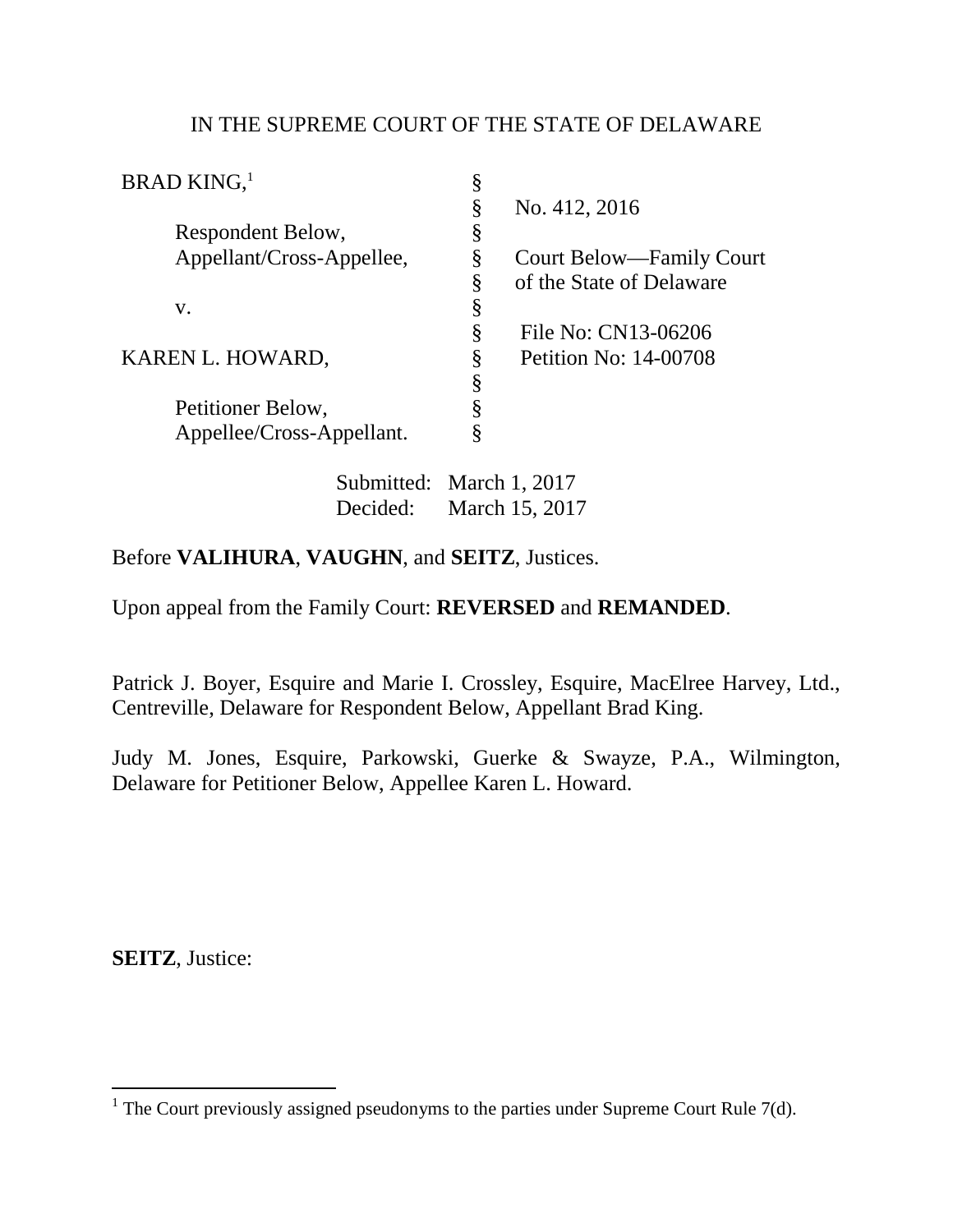Under Delaware law, property acquired after marriage but before divorce is marital property subject to equitable division in ancillary proceedings. In this appeal we review the Family Court's determination that only one-third of a substantial bonus paid to Wife after separation but before divorce qualified as marital property. According to the Family Court, because two-thirds of the bonus payment was subject to forfeiture after the couple's divorce, only one-third of the bonus was actually earned during the marriage and qualified as marital property.

 We reverse the Family Court's decision because the entire bonus was earned during the marriage and qualifies as marital property. Under Wife's Transaction Bonus Agreement ("TBA"), the company agreed to pay Wife a bonus at closing for her efforts to sell the company. Her efforts bore fruit, the company was sold, and Wife earned the transaction bonus which was paid before divorce. Although Wife's bonus might have been subject to forfeiture post-divorce, it was nonetheless earned under the TBA during the marriage. Thus, we remand to the Family Court to determine how to equitably divide the full bonus amount.

## **I.**

 Husband and Wife married on September 22, 2002. They had four children together. Wife started working for a local company during the first year of the marriage, eventually working her way up the corporate ranks to president. In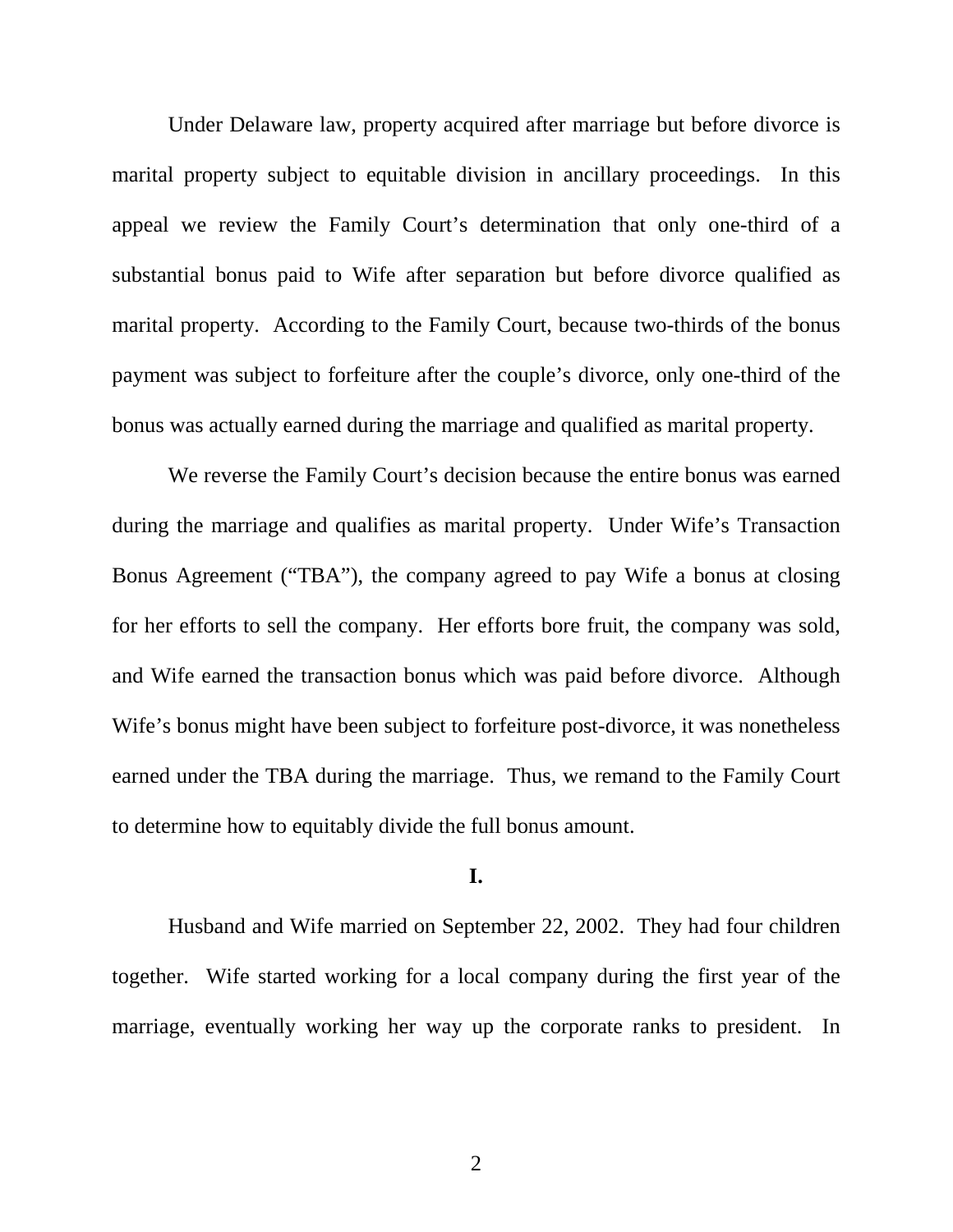September 2013, while the parties were married and together, Wife signed the TBA with the company.

 Subject to the terms of the TBA, if an "Exit Event" occurred, and Wife satisfied the conditions set forth in Section 3 of the TBA, Wife was "entitled to receive a bonus" upon closing of the Exit Event in an amount dependent on the purchase price of the company.<sup>2</sup> An Exit Event has a precise definition in the TBA, but can be described generally as a sale of the company within one year of signing the TBA. Section 3 of the TBA required Wife to "exercise all reasonable efforts" and to "cooperate with the Company to consummate the Exit Event."<sup>3</sup> It also required that she remain continuously employed by the company through the closing of the Exit Event or if her employment terminated sooner, her termination be without Cause or due to death or disability.<sup>4</sup> Wife was entitled to the bonus payment "at the closing of the Exit Event."<sup>5</sup>

 In Section 6 of the TBA, entitled "Forfeiture for Certain Early Terminations," Wife and the company agreed that if the company terminated Wife for "Cause" or if Wife terminated her employment without "Good Reason"<sup>6</sup> then

 $\overline{a}$ 

 $2$  TBA § 2.

<sup>3</sup> *Id*. § 3.1.

<sup>4</sup> *Id*. § 3.2.

 $^{5}$  *Id.* § 4.

<sup>&</sup>lt;sup>6</sup> "Cause" and "Good Reason" are defined as having "the same meaning as under the Employment Agreement." TBA §§ 1.3, 1.9. The Employment Agreement is not part of the record.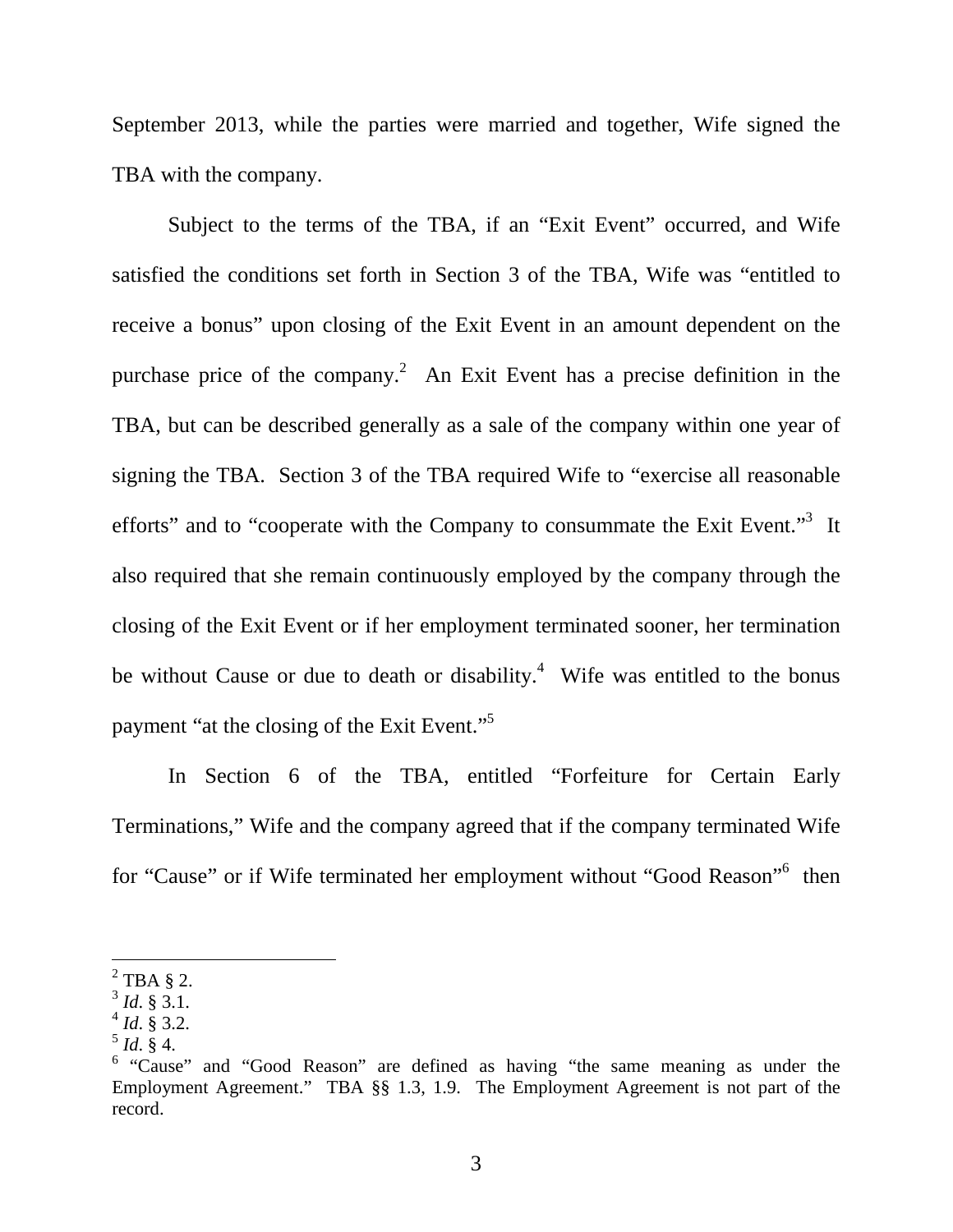the bonus would be subject to reduction or repayment depending on when the

termination occurred, summarized as follows:

After closing but prior to payment – amount payable reduced by twothirds and further payment forfeited.

After receiving payment but within six months following closing – Wife must repay two-thirds of amounts already paid (including twothirds of all amounts withheld for taxes) and further payments forfeited.

After receiving payment but more than six months after closing but before first anniversary of closing – Wife must repay one-third of amounts already paid (including one-third of all amounts withheld for taxes) and further payments forfeited.<sup>7</sup>

On November 10, 2013, Husband and Wife separated. In April 2014, Wife

finalized a sale of the company entitling her to the transaction bonus at closing. Although the date of closing and the date she received the transaction bonus payment are unclear from the record, the parties do not dispute that Wife was paid the full amount of the transaction bonus net of taxes after the couple separated but before the date of their divorce, August 14, 2014. $8$ 

 In 2016, the Family Court heard the remaining property division issues between Husband and Wife, which included whether Wife's bonus payment was marital property. In a June 20, 2016 decision, the Family Court held that one-third

<sup>&</sup>lt;sup>7</sup> *Id.* § 6. Wife could potentially receive future payments due to post-closing payments described in Section 5 of the TBA. The parties have not, however, raised as part of the appeal these possible post-closing payments, and the consequent recalculation of the bonus payment.<br><sup>8</sup> See Id & 4 ("Tibo Executive will be paid bis or her Bonus at the closing of the Exit."

*See Id.* § 4 ("[T]he Executive will be paid his or her Bonus at the closing of the Exit Event."); *see also* Opening Br. at 9-10 ("[B]efore the final Divorce Decree, Wife realized the entirety of the Transaction Bonus.").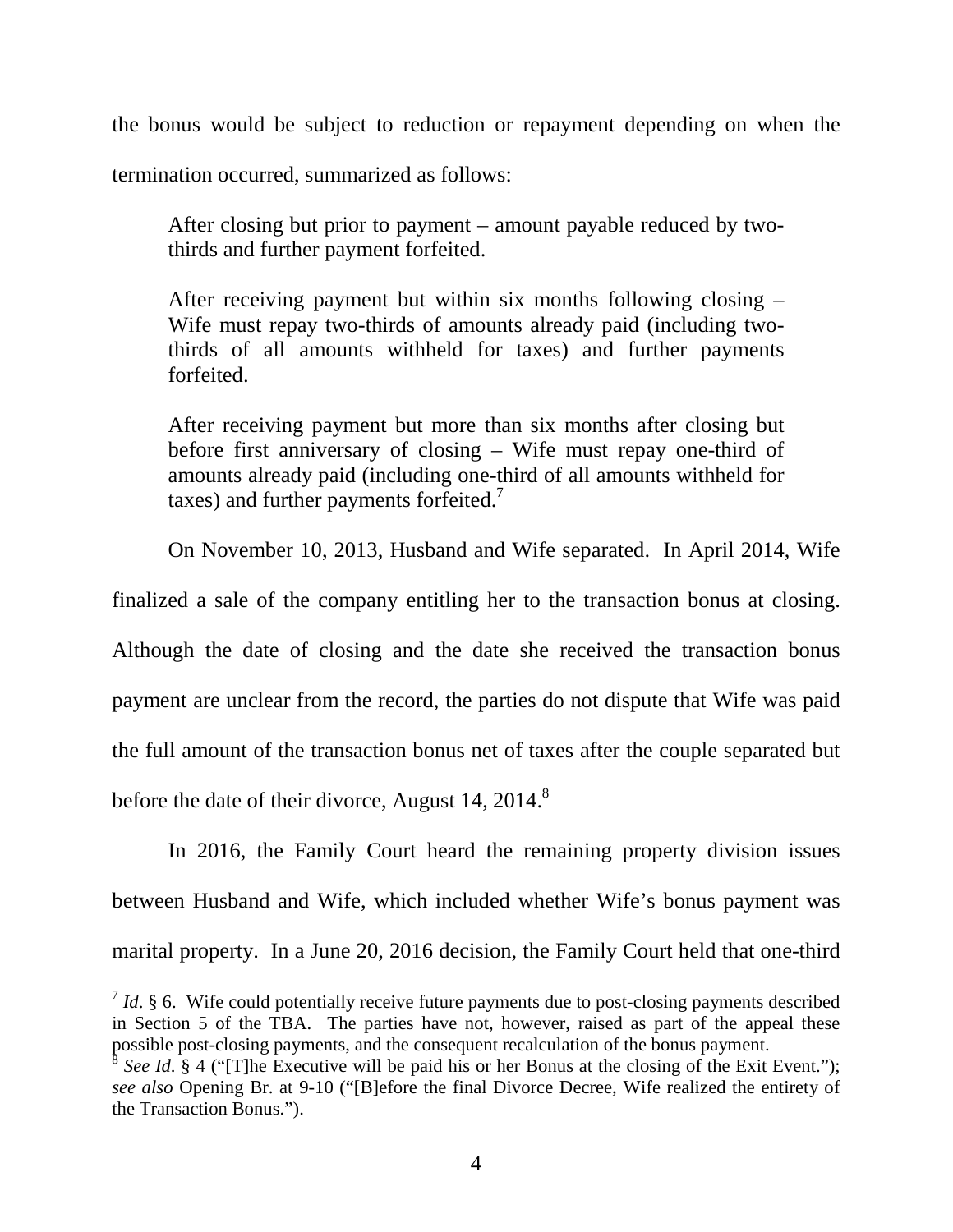of the transaction bonus was marital property. Treating the payment as a retention bonus rather than a transaction bonus, the court reasoned that only one-third of the payment was actually earned as of the date of divorce because the remaining twothirds was subject to forfeiture if Wife was terminated for "Cause" or resigned without "Good Reason."<sup>9</sup> Thus, only one-third of the bonus qualified as marital property. The Family Court divided one-third of the bonus 65% to Husband and 35% according to the percentages applied to the division of the couple's other assets.

 Husband raises four related arguments on appeal. He asserts that the Family Court erred in classifying two-thirds of the bonus as Wife's individual property because: (1) the marital property statute presumes all property acquired after the marriage is marital property, (2) Delaware cases state that the date of divorce is the date to determine if property is martial or individual, (3) Wife signed the TBA before the divorce, and (4) Wife received the transaction bonus before the divorce was final. Wife has cross-appealed and contends that the Family Court erred by finding that any part of the transaction bonus was marital property, or alternatively by equitably dividing the bonus payment 65% to Husband and 35% to Wife because the payment was received post-separation and Husband therefore contributed little to its payment during the marriage.

 $\frac{1}{9}$ TBA § 6.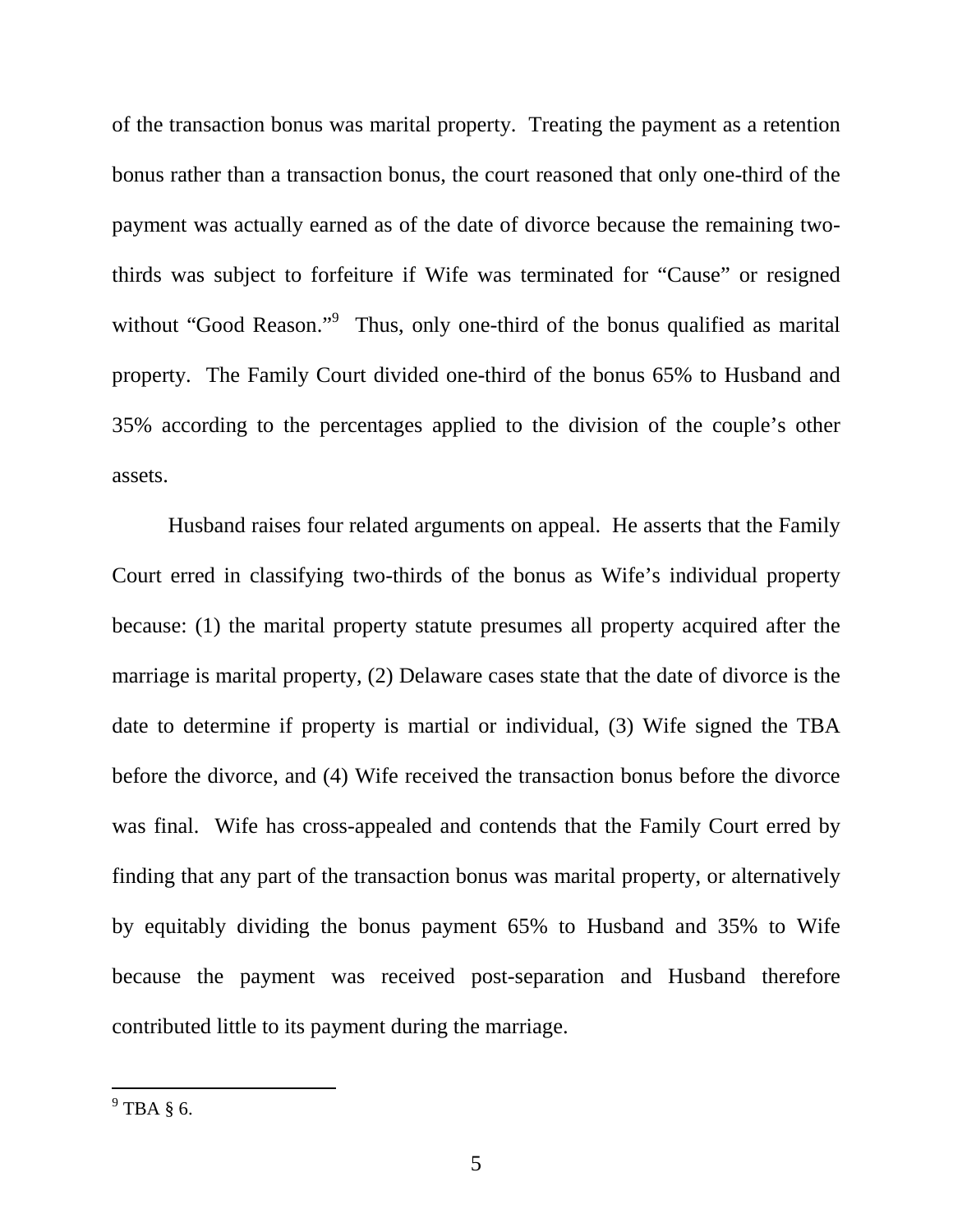We review the Family Court's legal determinations *de novo*.<sup>10</sup> Where the Family Court correctly applied the law, we review only for abuse of discretion.<sup>11</sup>

## **II.**

 The question before us is whether Wife's transaction bonus was earned during the marriage and thus marital property. Under 13 *Del. C.* § 1513(b), "marital property" is "all property acquired by either party subsequent to the marriage" unless it falls under one of four enumerated exceptions inapplicable here.<sup>12</sup> Subsequent to the marriage means after marriage but before divorce.<sup>13</sup> It is not the date of separation, but "the date of divorce [that] controls for determining the identity of marital property."<sup>14</sup>

 Husband is entitled to a presumption that assets such as the transaction bonus acquired during the marriage are martial property.<sup>15</sup> "Accounting and tax designations are not controlling when making marital property determinations."<sup>16</sup> "Instead, the Family Court must consider when a spouse's income was actually

-

<sup>10</sup> *Glanden v. Quirk*, 128 A.3d 994, 999 (Del. 2015).

<sup>11</sup> *Id.*

<sup>12</sup> *See* 13 *Del. C.* § 1513(b)(1)(a)-(d); *Lynam v. Gallegher*, 526 A.2d 878, 883 (Del. 1987) (stating that the "Family Court has discretion to value marital property as of the time of divorce, the time of separation, or the time of the hearing," but in the "absence of unfair tactics by the other spouse, property received by a spouse subsequent to the marriage and prior to the divorce decree is marital property.").

<sup>13</sup> *Glanden*, 128 A.3d at 999, n.7 (citing 13 *Del. C.* § 1513(b)).

<sup>14</sup> *Walter W.B. v. Elizabeth P.B.*, 462 A.2d 414, 415 (Del. 1983).

<sup>15</sup> *Lynam*, 526 A.2d at 883 ("[P]roperty received by a spouse subsequent to the marriage and prior to the divorce decree is marital property."); *see also* 13 *Del. C.* § 1513(c).

<sup>16</sup> *Glanden*, 128 A.3d at 999 (citing *Lynam*, 526 A.2d at 881).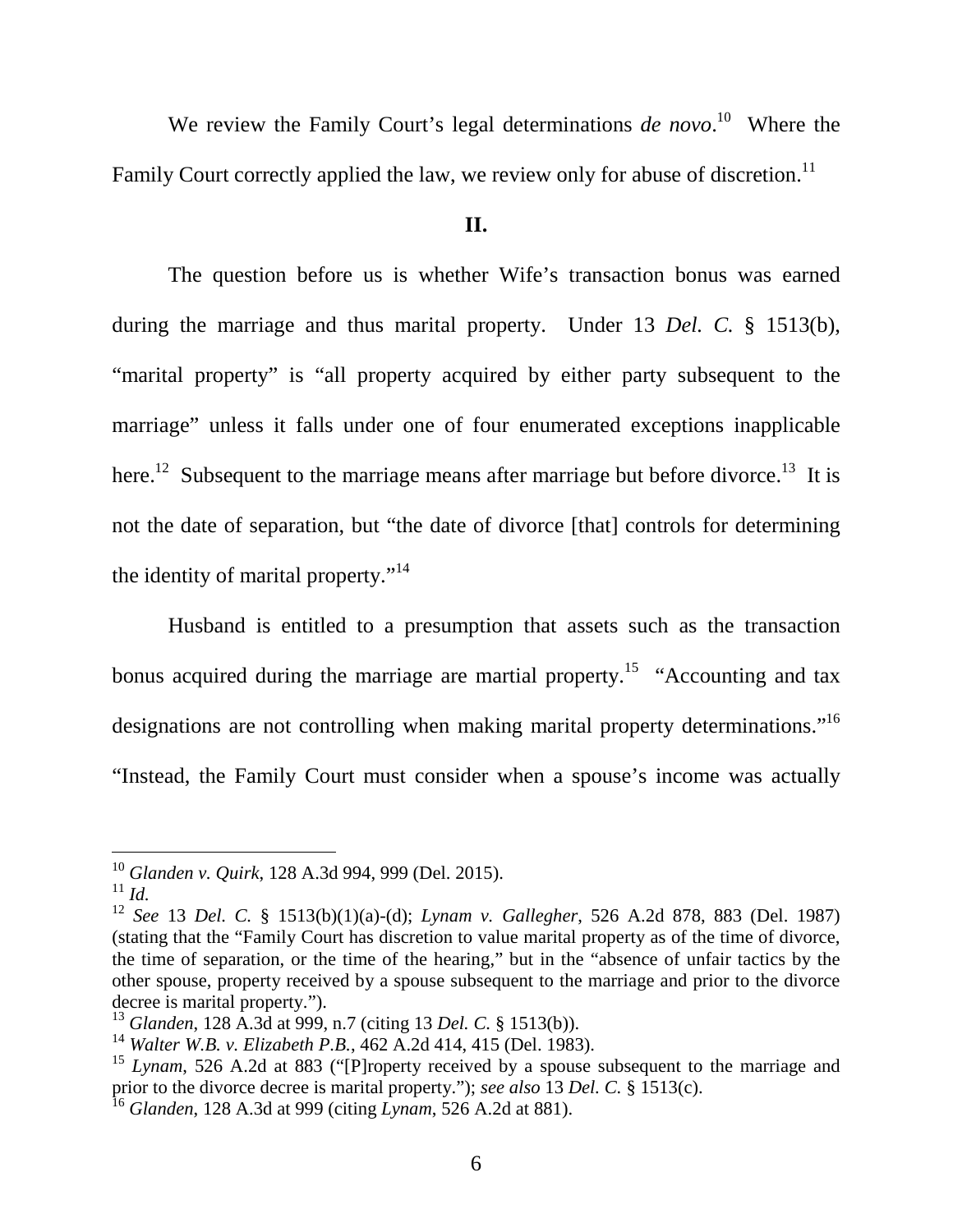earned, rather than when it was received, for marital property purposes."<sup>17</sup> Property is earned for purposes of 13 *Del. C.* § 1513(b) when a person has received "or [has] the right to presently receive the  $\lceil \cdot \rceil$  income."<sup>18</sup> Thus, marital property includes any money "which was paid or actually due" during the marriage. $^{19}$ 

 Wife was paid the full amount of the transaction bonus during the marriage. The statute and decisional law make Wife's bonus payment appear to be an obvious call as marital property. But the Family Court held otherwise, because of a twist in the TBA. Section 6 of the TBA provides for forfeiture of part of the transaction bonus if Wife left the company's employment under certain conditions post-closing. Based on Section 6, the Family Court believed that the transaction bonus operated as a retention bonus. From this premise, the court held that only one-third of the bonus was earned during the marriage because the remaining twothirds was subject to forfeiture post-marriage.

 We disagree with the Family Court's analysis. The court started from a faulty premise—that the purpose of the transaction bonus was to retain Wife as an employee post-closing. The primary purpose of the TBA was to induce Wife to assist with the sale and closing of the company. If she fulfilled her duties, Wife

<sup>-</sup> $^{17}$  *Id*.

<sup>18</sup> *Sayer v. Sayer*, 492 A.2d 238, 240 (Del. 1985).

<sup>19</sup> *Id*. at 241; *see also Frank G.W. v. Carol M.W.*, 457 A.2d 715, 725 (Del. 1983) (holding that trust assets distributed during the marriage were marital assets, while those distributed after divorce were not).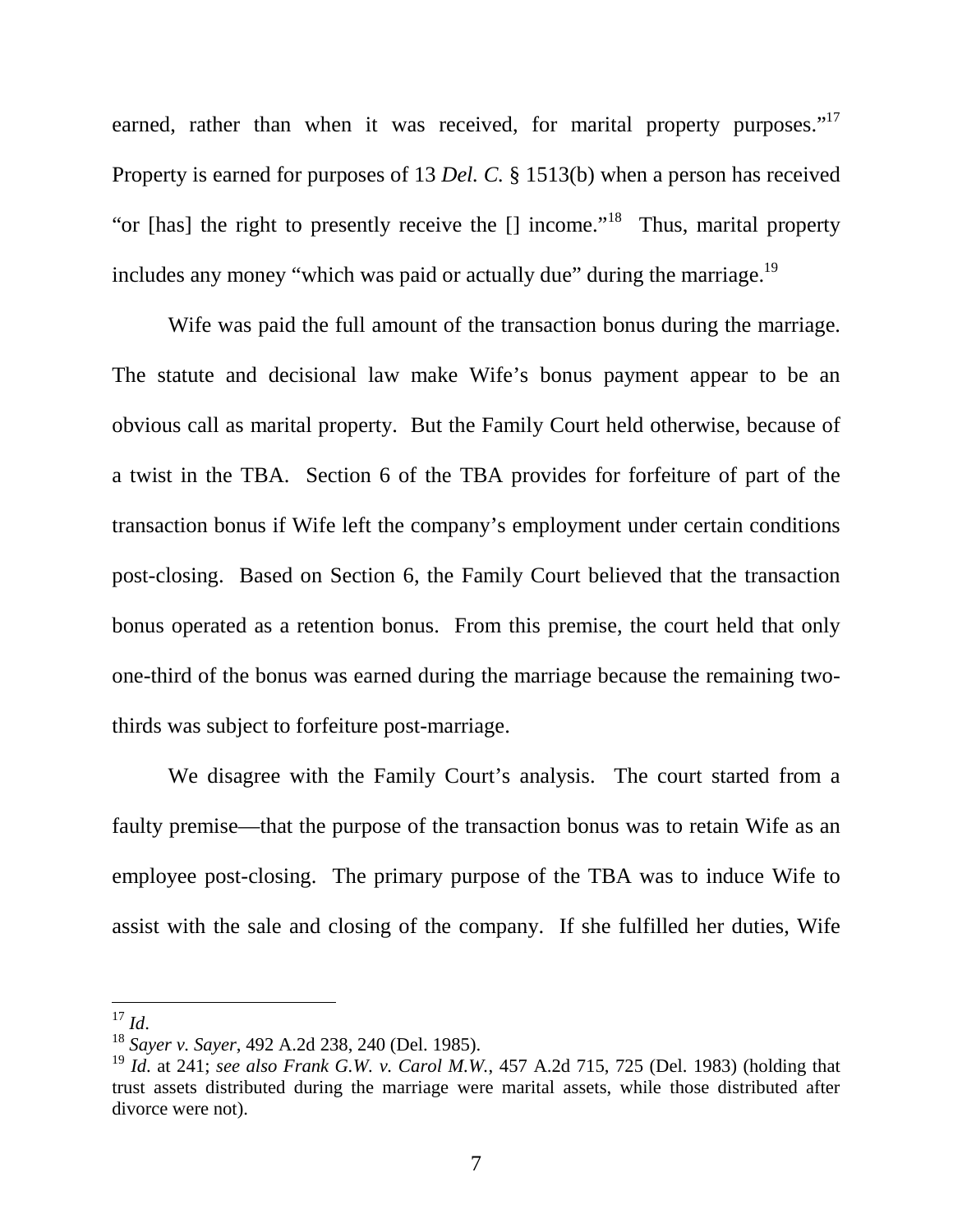would be paid a transaction bonus at closing for her efforts. That the transaction bonus was subject to forfeiture after it was earned does not affect its status as marital property. Unlike a retention bonus, where progress payments are made at certain milestones to induce an employee to stay with a company post-closing,  $2^{0}$ Wife earned the transaction bonus upon closing of the sale of the company. She had a vested right to payment at closing which occurred during the marriage, making the bonus marital property. As stated in *Ables v. Ables*:

The possibility that a property may be subject to total or partial forfeiture does not destroy its character as a vested property right for the purposes of division on divorce. The fact that it may be forfeited is indicative it is presently vested. Otherwise, a discussion of the conditions resulting in divestment would be meaningless. "Only rights in existence can be forfeited."<sup>21</sup>

 The Family Court relied on *N.P. v. J.L.P.*, where the court held that only a portion of a retention bonus was marital property. In *N.P.*, the husband received retention bonuses from his employer at various milestones as incentives for him to continue working through the completion of a project.<sup>22</sup> The Family Court held that the bonus was a martial asset, but prorated the amount of the bonus Wife was

-

<sup>20</sup> *See, e.g.*, *N.P. v. J.L.P.*, 2008 WL 1952968, at \*3-4 (Del. Fam. March 11, 2008) (retention bonus paid to incentivize employee to continue working through the completion of a project); *Skelly v. Skelly*, 780 N.W.2d 368, 371-72 (Mich. App. 2009) (retention bonus paid in increments to entice employee to remain with the company).

<sup>21</sup> 540 S.W.2d 769, 770 (Tex. Civ. App. 1976) (quoting *Mora v. Mora*, 429 S.W.2d 660, 662 (Tex. Civ. App. 1968)).

 $^{22}$  2008 WL 1952968, at \*3-4.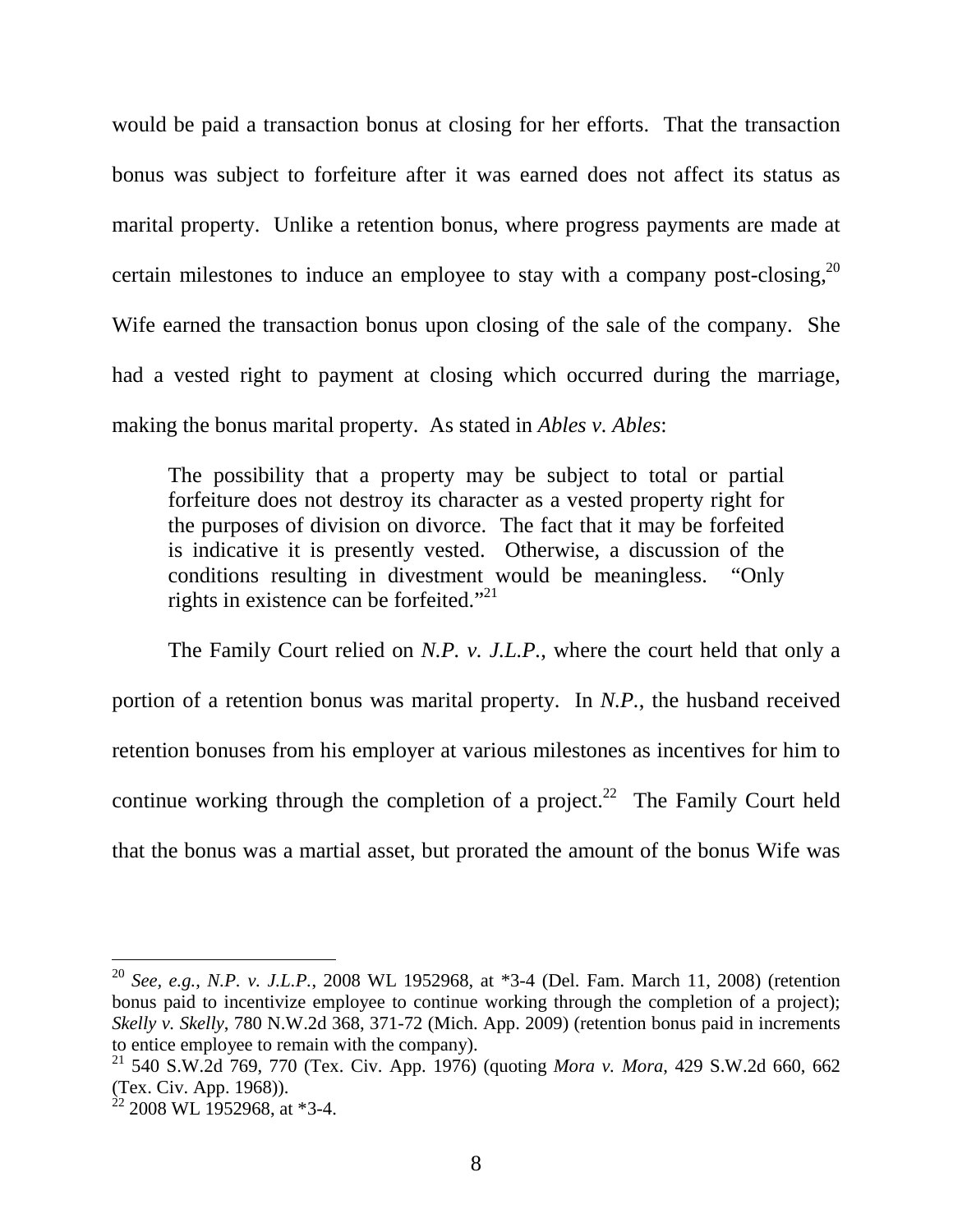entitled to so that Wife would receive that portion for the period that the parties were actually together.

 That is not the case here. As noted before, the transaction bonus is not a retention payment. Instead, Wife earned the bonus for assisting with the company's sale. Unlike the periodic retention payments in *N.P.*, Wife was paid the entire bonus amount at the time the company was sold. Thus the entire transaction bonus was earned during the marriage when the company was sold, subject to forfeiture only if she left the company under certain conditions which were entirely within Wife's control. Although not directly pertinent, we note that Wife appears to have retained the entire transaction bonus by remaining employed with the company for one year post-closing.

 Wife argues on cross-appeal that no part of the transaction bonus should have been considered martial property because she finalized the sale after she and Husband separated. But the statute determines the status of property prior to divorce, not prior to separation. The entire bonus was marital property because she earned the bonus before the divorce.

 Alternatively, Wife argues that only 10% of the transaction bonus is martial property because she and Husband were only together for two of the entire twenty

9